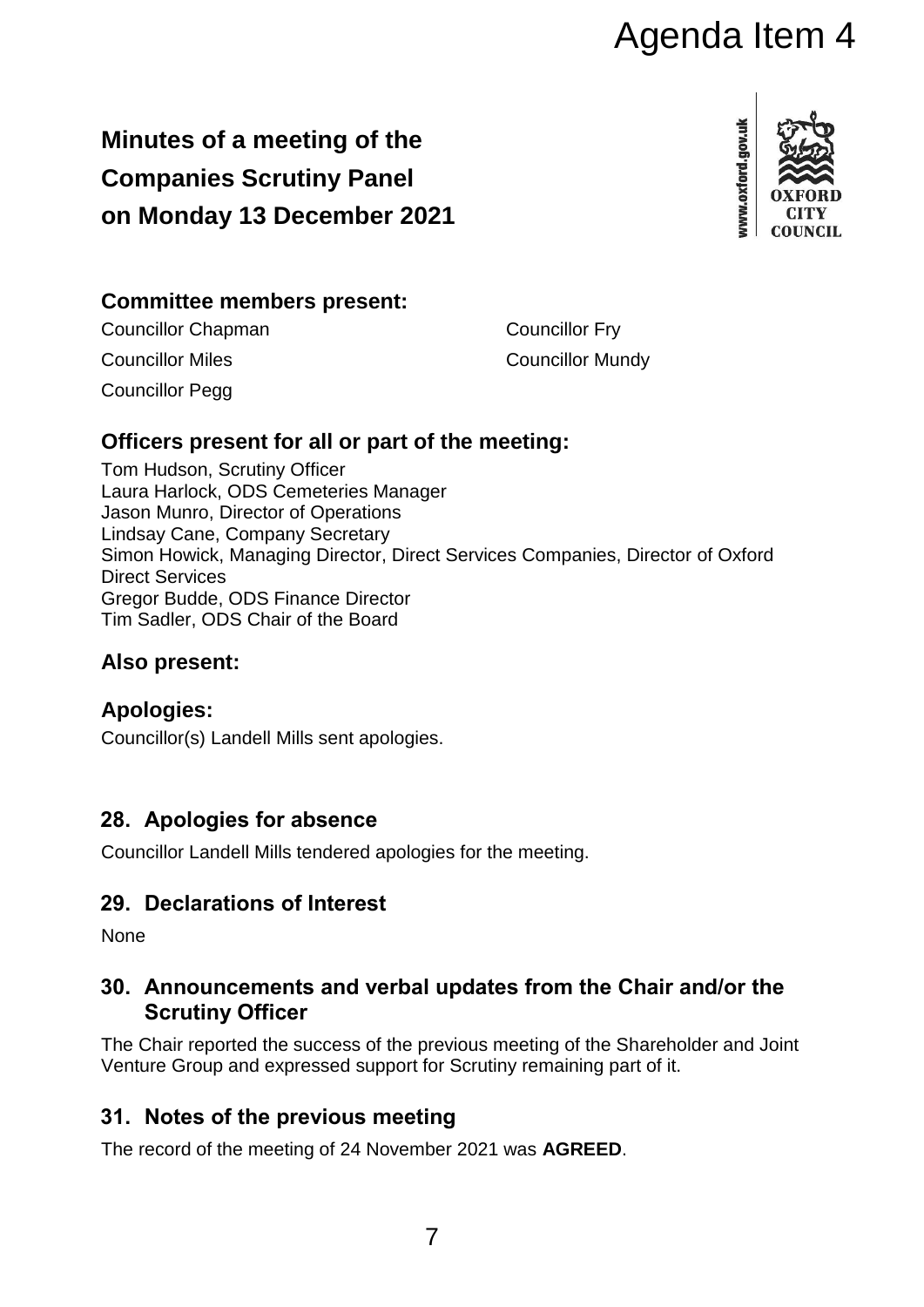## **32. Items to be considered in private**

The Panel resolved to move into private session following the presentation of the public report on the grounds that the presence of the public would likely involve the disclosure of exempt information in accordance with paragraph 3, Part 1, Schedule 12A of the Local Government Act 1972.

## **33. Tree Planting and Management**

Simon Howick, ODS Chief Executive, Jason Munro, ODS Director of Operations, and Laura Harlock, ODS Parks and Open Spaces Manager presented a Scrutinycommissioned report on Tree Management to the Panel.

The Council's Tree Policy arose from a near-miss with an individual, following which a more rigorous and systematic system of surveying and managing trees was implemented.

The ODS Tree Service services the c 100,000 Council-owned trees on a three-year basis, surveying them all and developing a prioritised plan of works. Ad hoc inspections also took place. It is also responsible for surveying the County Council's trees though a s.42 and s.42+ agreement. The Service is also responsible for planting of trees, and emergency work such as during storms. The team is made up of three people, with a fourth seasonal worker in the spring and summer months.

The Service's tree planning on average involves the planting of approximately 90 trees per annum with a view to replacing in wards where practicable trees previously felled. The seasonal worker who is responsible for this is currently at maximum capacity, so additional tree planting would require investment in additional staff or equipment.

Councillors requested that the schedule for ward visits be made available to them, which was agreed.

Members also asked about how the capacity of the team was impacted by the secondment of one of the three full time staff to Oxford City Council. Careful planning had allowed this to work, but did cause a slight pressure when remaining staff were taking holiday. Regular surveying did also mean that when storms came, it created lower peaks of remedial work afterwards.

The balance between ad hoc and scheduled surveys was explored. Ad hoc surveys had halved in regularity since the Policy was implemented, and ran at about 12 per week.

Clarification over who was responsible for undertaking works on or ultimately replanting damaged trees was raised. In the end it came down to tree ownership; a tree owned by the Council would be the Council's responsibility, but one in private ownership would not. Likewise, the Council did undertake surveying of County Council trees, but it would not then undertake the works required unless done so via a further contract.

The report was **NOTED** and no recommendations were made.

Jason Munro and Laura Harlock left the meeting at the end of this item.

NB There are confidential minutes associated with this item.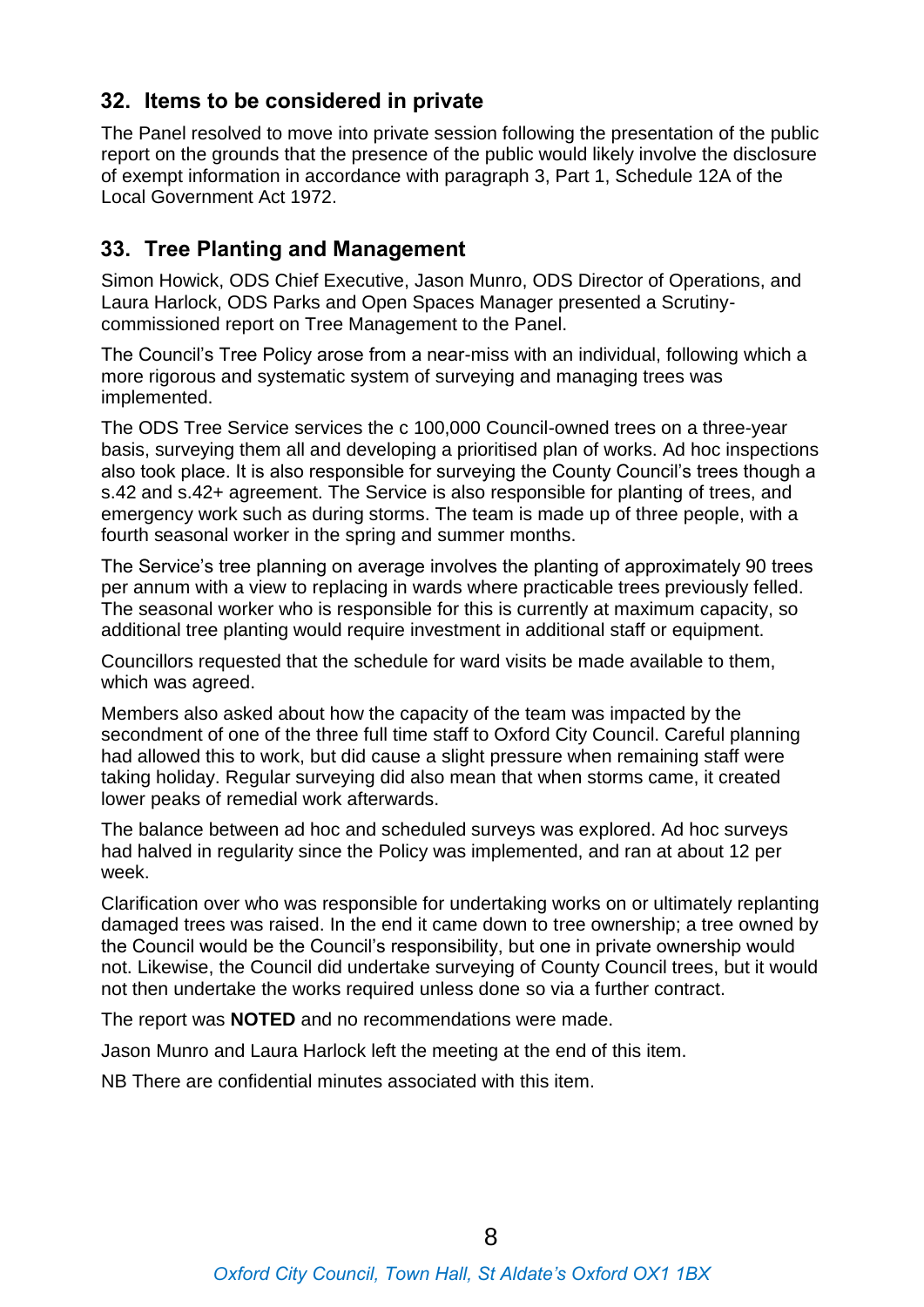## **34. Shareholder and Joint Venture Group reports**

Minutes of the consideration of the relevant Shareholder and Joint Venture Group reports are detailed below.

#### **35. ODS reports**

Minutes below

#### **36. OCHL report**

#### **37. Barton Report**

#### **38. OxWED report**

#### **a) ODS minutes**

Simon Howick, ODS Chief Executive, Tim Sadler, ODS Chairman, and Gregor Budde, ODS Financial Director, presented the ODS report to the Panel.

The Panel **AGREED** that the following recommendations would be taken up at the Shareholder and Joint Venture Group:

- 1) That future development of the score card includes environmental and sustainability elements.
- 2) That the SJVG requests a review from Council and ODS to assess how the depot project took such a long time to make a decision over Redbridge, one which was ultimately negative.

NB There are confidential minutes for this item.

#### **b) OxWED minutes**

No report to consider

#### **c) Barton minutes**

No report to consider.

#### **d) OCHL minutes**

No report to consider.

#### **39. Date of the Next Meeting**

The dates of the next meetings were **NOTED.**